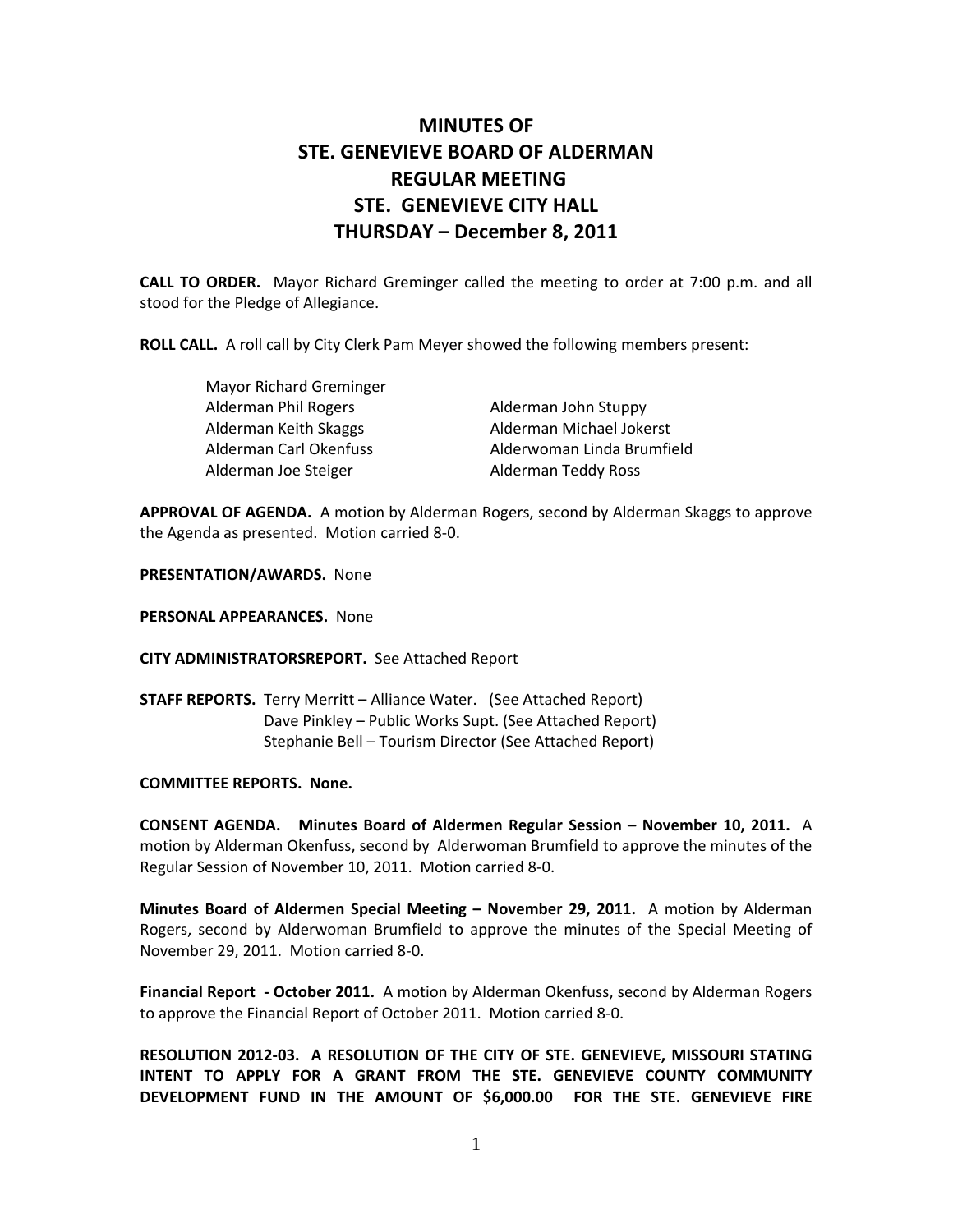**DEPARTMENT.** A motion by Alderman Rogers, second by Alderman Ross to approve Resolution 2012‐03. Motion carried 8‐0.

**RESOLUTION 2012‐04. A RESOLUTION AUTHORIZING THE 1980 JOHN DEERE TRACTOR BE DECLARED SURPLUS PROPERTY AND PROVIDING FURTHER AUTHORITY.** A motion by Alderman Steiger, second by Alderwoman Brumfield to approve Resolution 2012‐04. Motion carried 8‐0.

**RESOLUTION 2012‐05. A RESOLUTION ADOPTING BY‐LAWS FOR THE STE. GENEVIEVE TOURISM ADVISORY COUNCIL.** A motion by Alderman Steiger, second by Alderman Rogers to approve Resolution 2012‐05. Motion carried 8‐0.

**RESOLUTION 2012‐06. A RESOLUTION AUTHORIZING THE CITY TREASURER TO WRITE OFF UNCOLLECTABLE CITY TAXES.** A motion by Alderman Rogers, second by Alderman Okenfuss to approve Resolution 2012‐06. After discussion Alderman Rogers rescinded his motion and Alderman Okenfuss second. A motion by Alderman Rogers, second by Alderman Stuppy to table Resolution 2012‐06 and request further study by the City Attorney, Frank Elpers. Motion carried 8‐0.

## **OLD BUSINESS.**

**Consideration of the Citizen's Electric Proposal.** Alderman Steiger commented that he is not ready to make a decision and would like more discussion about keeping Citizens Electric's Corporate Office in the City of Ste. Genevieve. Alderman Steiger is not ready to commit on selling the industrial property just for the service center. Alderman Ross said that the City has not received any answers from Citizen Electric on what the City had offered them. Alderman Okenfuss said that he feels like the Board has bent over backwards to give Citizens Electric a good deal. However, Alderman Okenfuss is sad to see another possible empty building in the downtown area. Mayor Greminger and Aldermen Steiger both agree that they are willing to explore other options that could help keep CEC in the City. Alderman Steiger wants the Mayor to use all City resources to keep CEC and that their relocation would be a huge blow both psychologically and financially. Alderwoman Brumfield asked if City staff had looked into the question about land use in the Industrial Park. Mr. Toma said there was no restriction that he could find for the type of building that could be constructed in the industrial park. The land is zoned industrial, which is a broad area. Alderman Steiger asked Ron Klein who was in attendance at the meeting to bring an offer from the CEC Board that could keep headquarters in the City. Alderman Steiger said that he thought the Board of Aldermen would entertain any type of proposition that they would have. Klein commented that they have been doing that for quite some time but he will take those comments back to his Board.

## **NEW BUSINESS.**

**BILL NO. 3831. AN ORDINANCE APPROVING CHANGE ORDER #4 IN THE AMOUNT OF \$11,566.50 AND A FINAL CONTRACT AMOUNT OF \$841,619.70 ON THE CONTRACT WITH HERZOG CONSTRUCTION COMPANY OF STE. GENEVIEVE, MISSOURI FOR THE FLOW EQUALIZATION TANK AND LIFT STATION NO. 1 IMPROVEMENTS. 1ST READING**. A motion by Alderman Rogers second by Alderman Ross, Bill No. 3831 was placed on its first reading, read by title only, considered and passed with a 8‐0 vote of the Board of Aldermen. A motion by Alderman Okenfuss, second by Alderman Rogers to proceed with the second and final reading of Bill No. 3831. Motion carried 8-0. A motion by Alderman Rogers, second by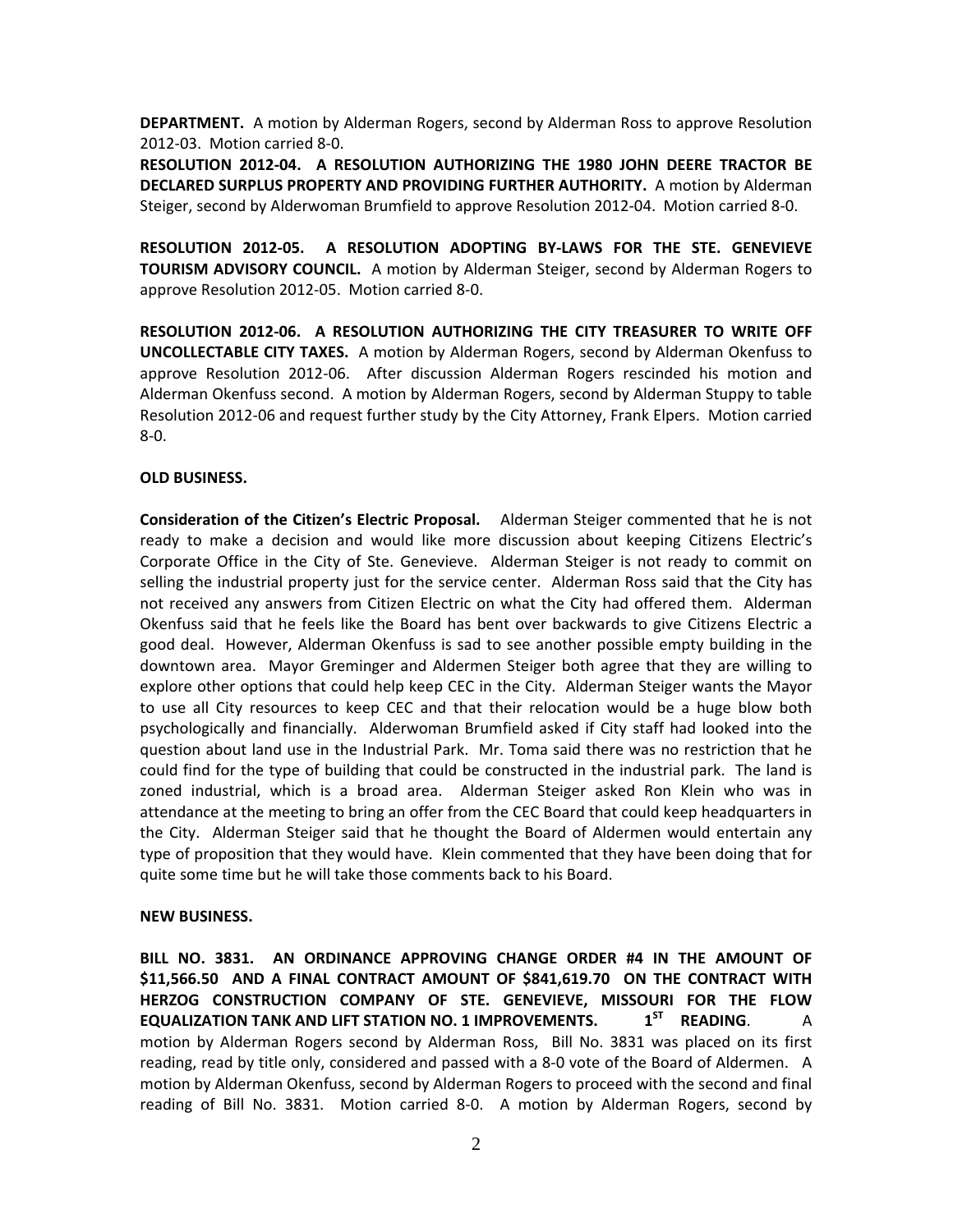Alderman Steiger, Bill No. 3831 was placed on its second and final reading, read by title only, considered and passed by a roll call vote as follows: Ayes: Alderman Skaggs, Alderman Rogers, Alderman Steiger Alderman Stuppy, Alderman Jokerst, Alderman Ross, Alderman Okenfuss and Alderwoman Brumfield. Nays: None Motion carried 8‐0. Thereupon Bill No. 3831 was declared Ordinance No. 3772 signed by the Mayor and attested by the City Clerk.

**BILL NO. 3832 AN ORDINANCE AUTHORIZING THE MAYOR TO ENTER INTO A CONTRACT WITH DRURY COMPANY, OF CAPE GIRARDEAU, MISSOURI IN THE AMOUNT OF FIVE THOUSAND EIGHTY NINE DOLLARS (\$5,089.00) FOR THE INSTALLATION OF GUTTER SUPPORTS AND ICE GUARDS FOR THE FIRE STATION. 1ST READING.** A motion by Alderman Rogers, second by Alderman Okenfuss, Bill No. 3832 was placed on its first reading, read by title only, considered and passed with a 7‐1 vote of the Board of Aldermen with Alderman Stuppy casting the Naye vote. A motion by Alderman Ross, second by Alderman Rogers to proceed with the second and final reading of Bill No. 3832. Motion carried 7-1 with Alderwoman Brumfield casting the Naye vote. A motion by Alderman Rogers, second by Alderman Skaggs, Bill No. 3832 was placed on its second and final reading, read by title only, considered and passed by a roll call vote as follows: Ayes: Alderman Skaggs, Alderman Rogers, Alderman Steiger, Alderman Jokerst, Alderman Ross, Alderman Okenfuss and Alderwoman Brumfield. Nays: Alderman Stuppy Motion carried 7-1. Thereupon Bill No. 3832 was declared Ordinance No. 3773 signed by the Mayor and attested by the City Clerk.

**BILL NO. 3833. AN ORDINANCE APPROVING THE PURCHASE OF A 1998 KENWORTH T300 STAINLESS STEEL TANKER TRUCK FROM T. DAVIS SALES, IN ELIZABETHTOWN, KENTUCKY IN AN AMOUNT NOT TO EXCEED \$44,000.00 FOR THE WATER DEPARTMENT. 1ST READING.** A motion by Alderman Rogers second by Alderman Ross, Bill No. 3833 was placed on its first reading, read by title only, considered and passed with a 8‐0 vote of the Board of Aldermen. A motion by Alderman Rogers, second by Alderman Skaggs to proceed with the second and final reading of Bill No. 3833. Motion carried 8-0. A motion by Alderman Okenfuss, second by Alderman Rogers, Bill No. 3833 was placed on its second and final reading, read by title only, considered and passed by a roll call vote as follows: Ayes: Alderman Skaggs, Alderman Rogers, Alderman Steiger Alderman Stuppy, Alderman Jokerst, Alderman Ross, Alderman Okenfuss and Alderwoman Brumfield. Nays: None Motion carried 8‐0. Thereupon Bill No. 3833 was declared Ordinance No. 3774 signed by the Mayor and attested by the City Clerk.

**BILL NO. 3834. AN ORDINANCE APPROVING THE PURCHASE OF A LIME CHEMICAL MIXING SYSTEM FROM EQUIPMENT PRO, INC. STE. GENEVIEVE, MISSOURI IN AN AMOUNT NOT TO EXCEED \$7,162.00 FOR THE WATER DEPARTMENT. 1st READING.** A motion by Alderman Skaggs, second by Alderman Stuppy, Bill No. 3834 was placed on its first reading, read by title only, considered and passed with a 8‐0 vote of the Board of Aldermen.

**BILL NO. 3835. AN ORDINANCE AMENDING SECTION 210.770: CEMETERY RULES OF THE STE. GENEVIEVE CODE OF ORDINANCES. 1ST READING.** A motion by Alderman Skaggs, second by Alderman Rogers to Approve Bill No. 3835 as amended. Amended Bill No. 3835 was placed on its first reading, read by title only, considered and passed with an 8‐0 vote of the Board of Aldermen.

**PUBLIC COMMENTS** – Mr. Bill Fischer, who stated he is a landlord in the City of Ste. Genevieve addressed the Mayor and Board of Alderman to ask if they had considered discussion of the